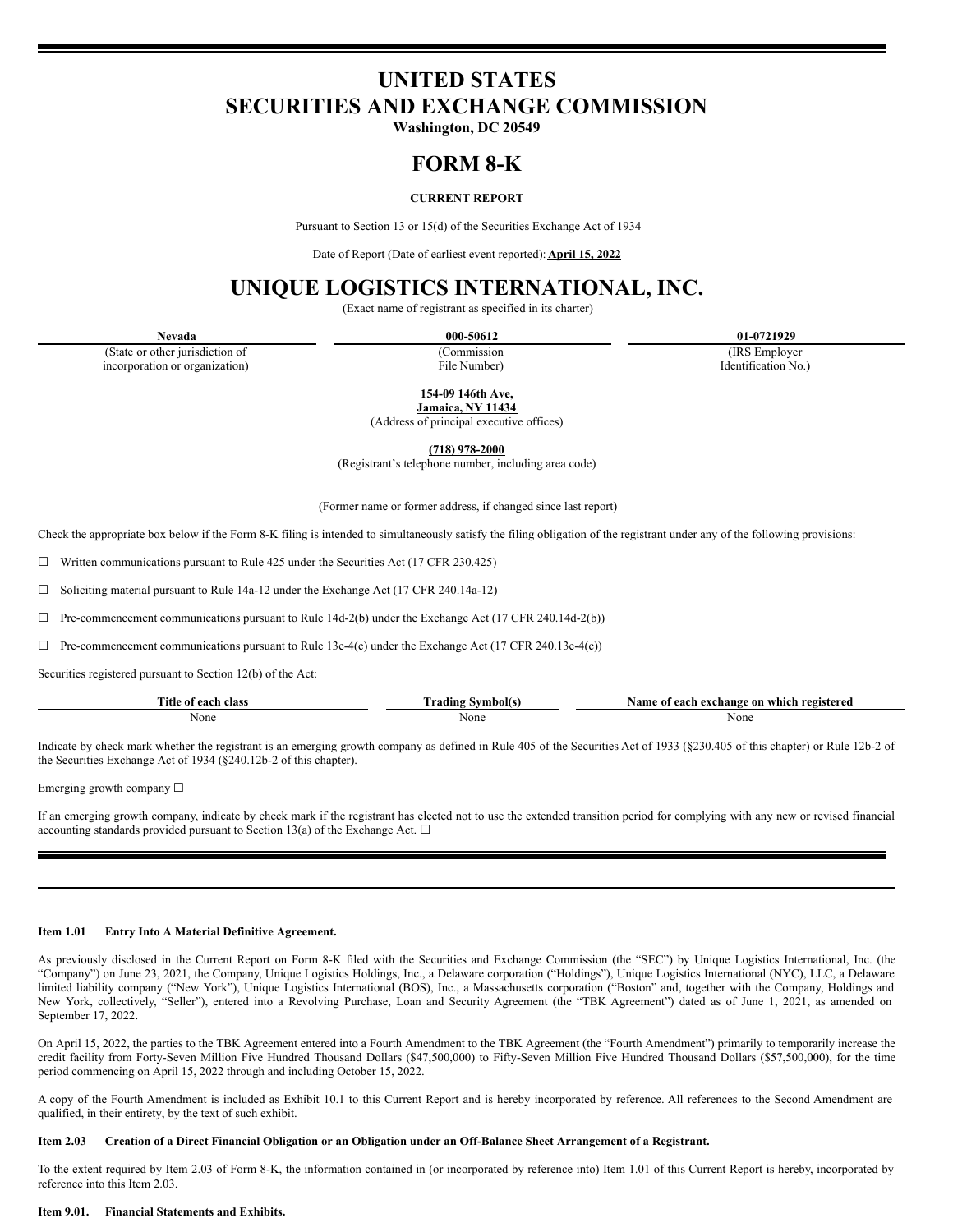| Exhibit<br><b>Number</b> | <b>Description</b>                                                           |
|--------------------------|------------------------------------------------------------------------------|
| 10.1                     | Fourth Amendment to Revolving Purchase, Loan and Security Agreement.         |
| 104                      | Cover Page Interactive Data File (embedded within the Inline XBRL document). |

## **SIGNATURES**

Pursuant to the requirements of the Securities Exchange Act of 1934, the Registrant has duly caused this report to be signed on its behalf by the undersigned hereunto duly authorized.

# **UNIQUE LOGISTICS INTERNATIONAL, INC.**

Dated: April 15, 2022 By: */s/ Sunandan Ray* Sunandan Ray

Chief Executive Officer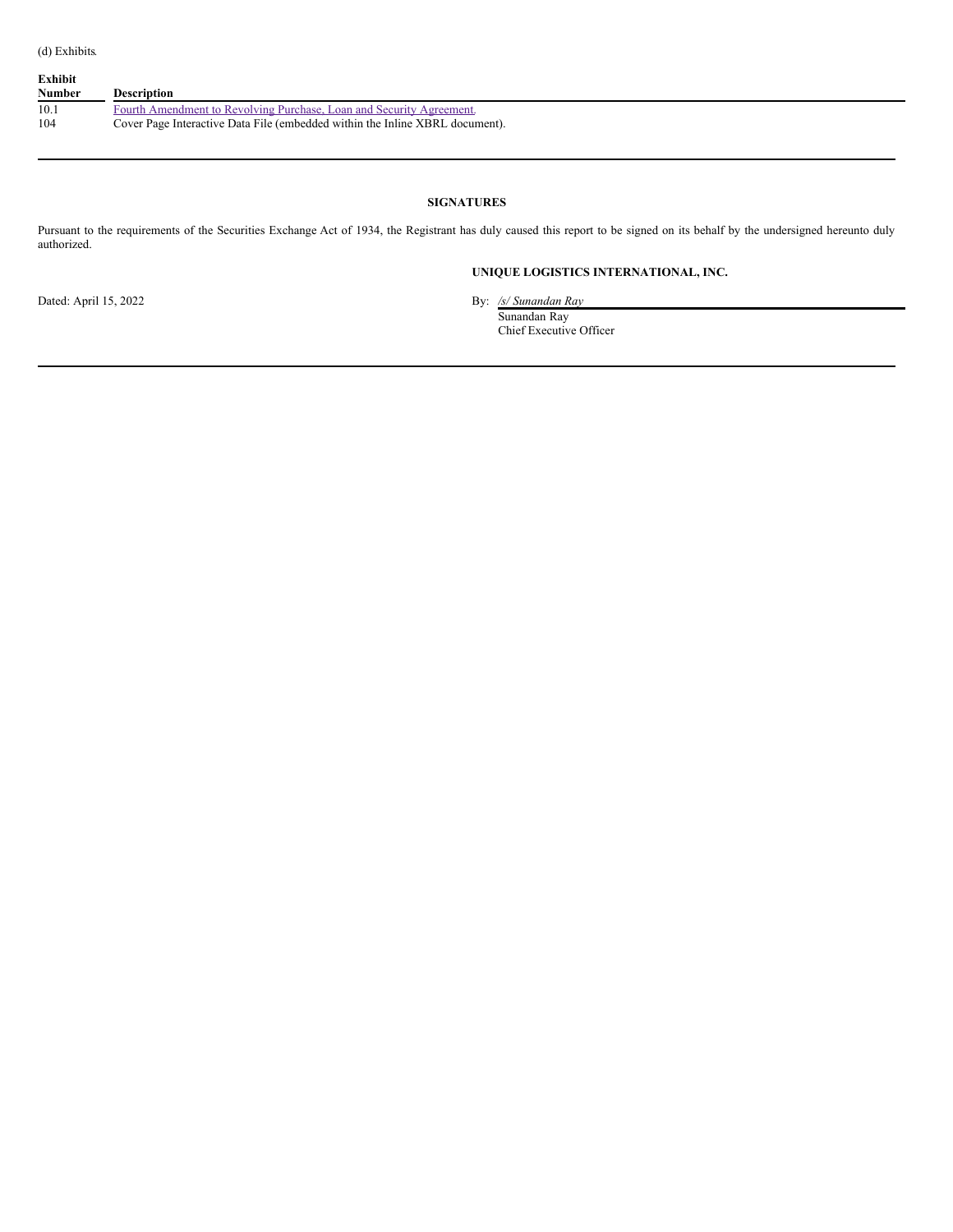### **FOURTH AMENDMENT TO REVOLVING PURCHASE, LOAN AND SECURITY AGREEMENT**

<span id="page-2-0"></span>This FOURTH AMENDMENT TO REVOLVING PURCHASE, LOAN AND SECURITY AGREEMENT (this "**Amendment**") is entered into as of April 15, 2022, by and between **UNIQUE LOGISTICS INTERNATIONAL, INC.**, a Nevada corporation ("Parent"), **UNIQUE LOGISTICS HOLDINGS, INC.**, a Delaware corporation ("Holdings") **UNIQUE LOGISTICS INTERNATIONAL (NYC), LLC**, a Delaware limited liability company ("New York"), **UNIQUE LOGISTICS INTERNATIONAL (BOS), INC.**, a Massachusetts corporation ("Boston" and, together with Parent Holdings and New York, collectively, "Seller") and **TBK BANK, SSB**, a Texas State Savings Bank ("Purchaser").

WHEREAS, Seller and Purchaser have entered into financing arrangements as set forth in that certain Revolving Purchase, Loan and Security Agreement, dated June 1, 2021, by and between Seller and Purchaser (as amended, restated, renewed, extended, supplemented, substituted and otherwise modified from time to time, the "**Loan Agreement**"); and

WHEREAS, Seller has requested that Purchaser make certain amendments to the Loan Agreement in accordance with the terms hereof.

NOW, THEREFORE, upon the mutual agreements and covenants set forth herein and for other good and valuable consideration, the receipt and sufficiency of which are hereby acknowledged, the parties hereto agree as follows:

1. Definitions. Capitalized terms used and not defined in this Amendment shall have the respective meanings given them in the Loan Agreement.

2. Amendments.

(a) Eligible Account. Clause (i) of Section 22 of Exhibit 1 to the Loan Agreement is deleted in tis entirety and the following substituted therefor:

"(i) such Purchased Account is not unpaid for more than ninety (90) days from invoice date (or, solely with respect to Accounts owing from Electrolux S.EA. Pte Ltd or HP Inc., one hundred twenty (120) days from invoice date),"

(b) Maximum Facility. Section 37 of Exhibit 1 to the Loan Agreement is deleted in its entirety and the following substituted therefor:

"37. "Maximum Facility" - (a) during the Temporary Increase Period, Fifty Seven Million Five Hundred Thousand Dollars (\$57,500,000) and (b) at all times thereafter, Forty Seven Million Five Hundred Thousand Dollars (\$47,500,000)."

(c) Temporary Increase Period. Exhibit 1 to the Loan Agreement is amended to add the following new Section 53 at the end thereof:

"53. Temporary Increase Period. The period commencing on April 15, 2022 through and including October 15, 2022."

3. Amendment Closing Fee. In addition to all other fees, costs and expenses payable by Seller to Purchaser under the Loan Agreement, Seller shall pay to Purchaser an amendment closing fee equal to \$50,000 (the "**Amendment Closing Fee**"). The Amendment Closing Fee shall be fully earned, due and payable as of the date hereof and nonrefundable in any event.

4. Conditions to Effectiveness. The effectiveness of this Amendment shall be subject to the receipt by Purchaser of an original (or electronic copy) of this Amendment duly authorized, executed and delivered by Seller.

5. Effect of this Amendment. Except as amended pursuant hereto, no other amendments or modifications to the Loan Agreement are intended or implied and in all other respects the Loan Agreement is hereby specifically ratified, restated and confirmed by all parties hereto as of the effective date hereof. To the extent of conflict between the terms of this Amendment and the Loan Agreement, the terms of this Amendment shall control.

6. Further Assurances. Seller shall execute and deliver such additional documents and take such additional action as may be reasonably requested by Purchaser to effectuate the provisions and purposes of this Amendment.

7. Binding Effect. This Amendment shall be binding upon and inure to the benefit of each of the parties hereto and their respective successors and assigns.

8. Governing Law. The rights and obligations hereunder of each of the parties hereto shall be governed by and interpreted and determined in accordance with the internal laws of the State of Texas (without giving effect to principles of conflict of laws).

9. Counterparts. This Amendment may be signed in any number of counterparts, each of which shall be an original, with the same effect as if all signatures were upon the same instrument. Delivery of an executed counterpart of the signature page to this Amendment by facsimile shall be effective as delivery of a manually executed counterpart of this Amendment, and any party delivering such an executed counterpart of the signature page to this Amendment by facsimile to any other party shall thereafter also promptly deliver a manually executed counterpart of this Amendment to such other party, provided that the failure to deliver such manually executed counterpart shall not affect the validity, enforceability, or binding effect of this Amendment.

[REMAINDER OF PAGE INTENTIONALLY LEFT BLANK]

2

IN WITNESS WHEREOF, the parties hereto have caused this Amendment to be duly executed and delivered by their authorized officers as of the day and year first above written.

#### **SELLER:**

By:

**UNIQUE LOGISTICS INTERNATIONAL, INC.**

*/s/ Sunandan Ray*

Name: Sunandan Ray